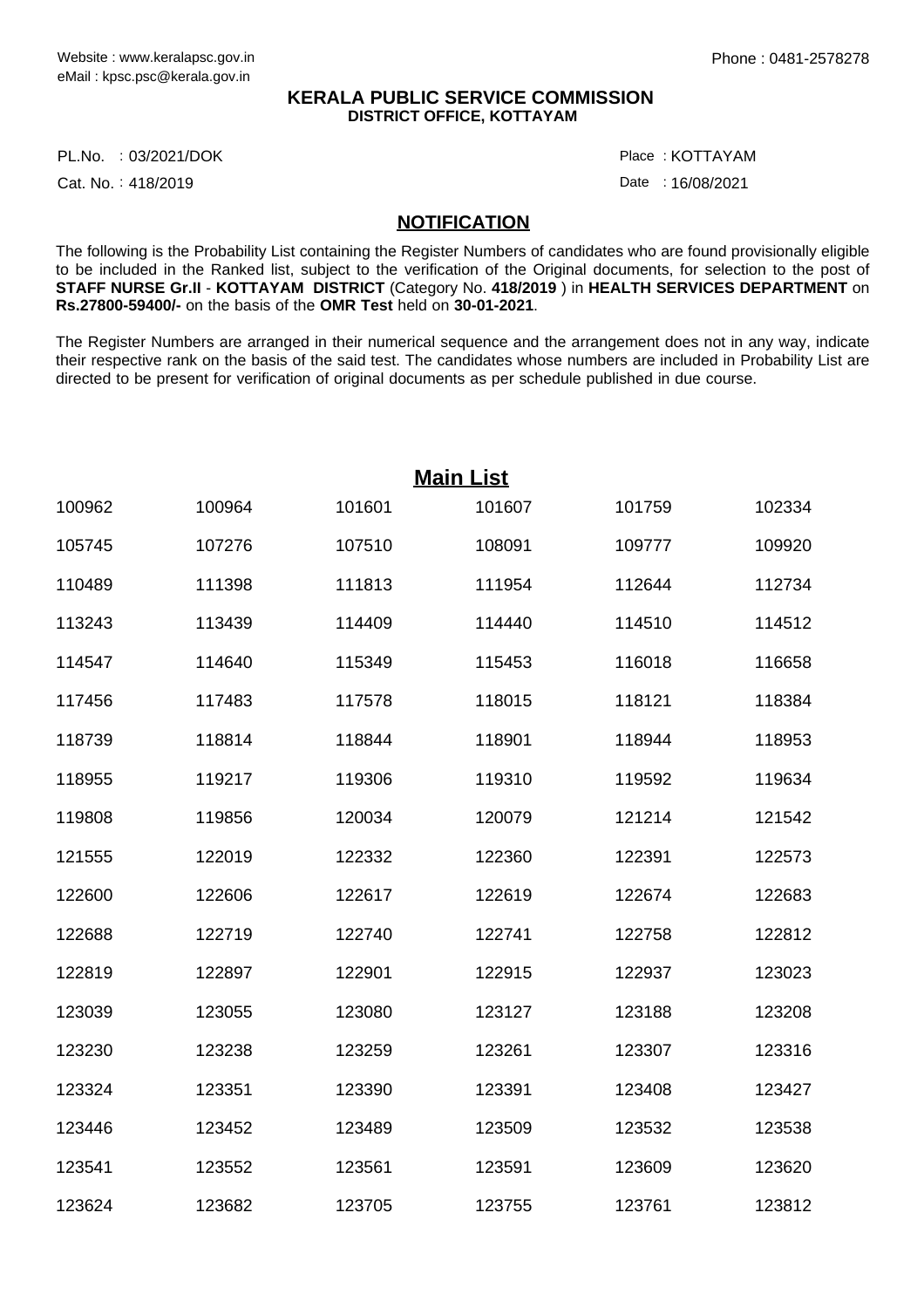| 123825 | 123826 | 123835 | 123876 | 123882 | 123885 |
|--------|--------|--------|--------|--------|--------|
| 123917 | 123918 | 124048 | 124072 | 124118 | 124122 |
| 124161 | 124187 | 124232 | 124270 | 124286 | 124328 |
| 124342 | 124372 | 124390 | 124394 | 124396 | 124408 |
| 124409 | 124456 | 124496 | 124519 | 124575 | 124576 |
| 124581 | 124596 | 124603 | 124703 | 124717 | 124764 |
| 124815 | 124821 | 124852 | 124876 | 124883 | 124901 |
| 124908 | 124909 | 124968 | 124979 | 124988 | 124994 |
| 125018 | 125028 | 125034 | 125044 | 125053 | 125085 |
| 125116 | 125117 | 125130 | 125145 | 125158 | 125160 |
| 125177 | 125211 | 125254 | 125258 | 125259 | 125279 |
| 125285 | 125300 | 125315 | 125316 | 125325 | 125346 |
| 125368 | 125387 | 125391 | 125412 | 125461 | 125480 |
| 125506 | 125509 | 125548 | 125580 | 125591 | 125625 |
| 125676 | 125699 | 125761 | 125784 | 125793 | 125813 |
| 125818 | 125827 | 125838 | 125892 | 125899 | 125916 |
| 125919 | 125947 | 126008 | 126073 | 126120 | 126139 |
| 126165 | 126170 | 126171 | 126202 | 126203 | 126206 |
| 126224 | 126245 | 126256 | 126277 | 126324 | 126356 |
| 126383 | 126384 | 126430 | 126467 | 126481 | 126519 |
| 126524 | 126531 | 126540 | 126549 | 126553 | 126568 |
| 126578 | 126582 | 126590 | 126599 | 126614 | 126629 |
| 126637 | 126638 | 126670 | 126729 | 126770 | 126811 |
| 126840 | 126856 | 126876 | 126879 | 126884 | 126887 |
| 126902 | 126958 | 126976 | 126990 | 127002 | 127046 |
| 127062 | 127076 | 127097 | 127102 | 127124 | 127172 |
| 127181 | 127194 | 127208 | 127241 | 127250 | 127261 |
| 127264 | 127288 | 127365 | 127381 | 127401 | 127431 |
| 127436 | 127445 | 127459 | 127496 | 127504 | 127522 |
| 127562 | 127606 | 127610 | 127623 | 127642 | 127662 |
| 127668 | 127723 | 127778 | 127784 | 127786 | 127803 |
| 127806 | 127882 | 128004 | 128038 | 128066 | 128102 |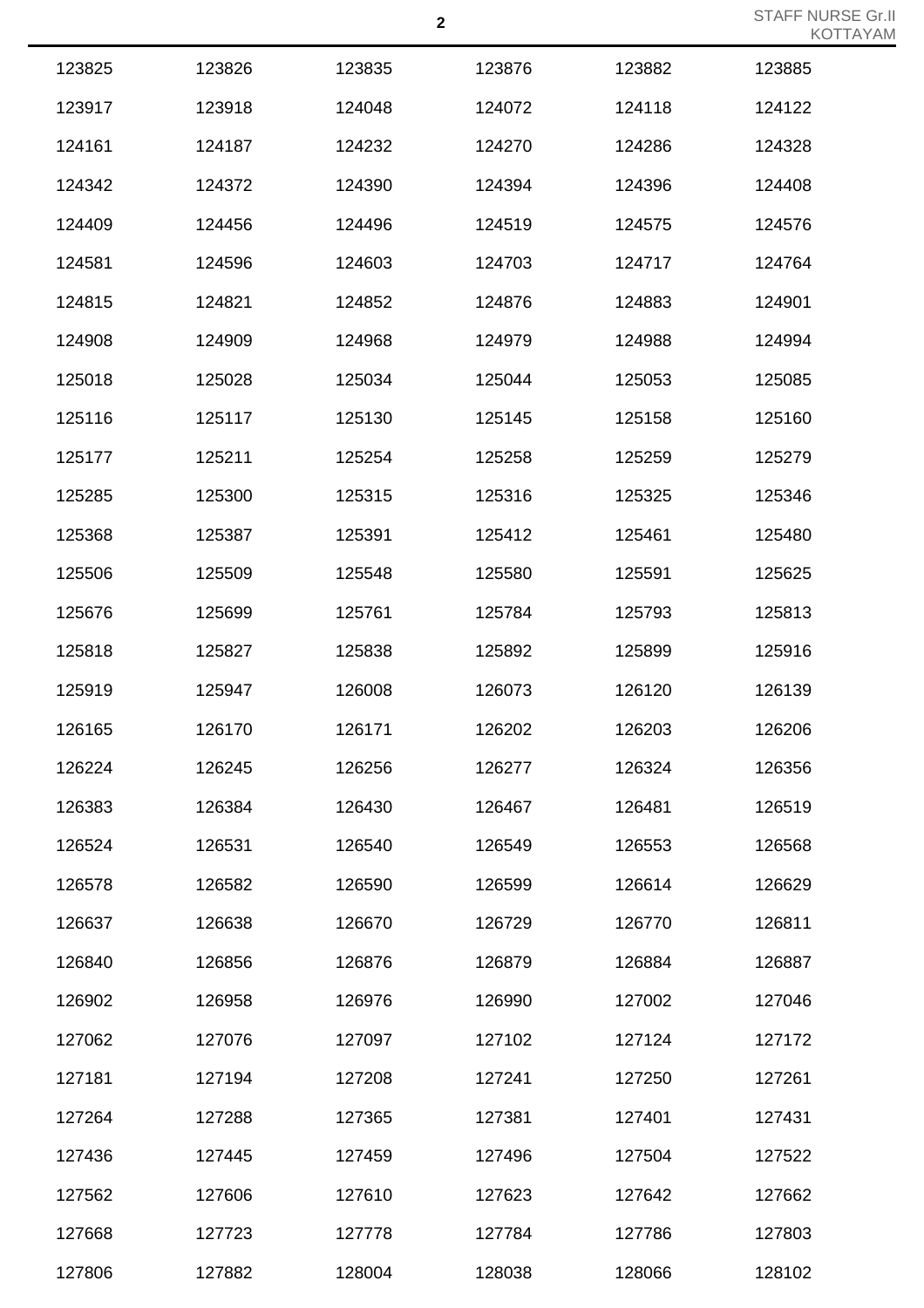|                        |        |        |                              |        | $\cdots$ |  |
|------------------------|--------|--------|------------------------------|--------|----------|--|
| 128119                 | 128156 | 128192 | 128201                       | 128349 | 128365   |  |
| 128427                 | 128444 | 128449 | 128482                       | 128484 | 128503   |  |
| 128534                 | 128556 | 128581 | 128600                       | 128607 | 128640   |  |
| 128949                 | 129000 | 129068 | 129178                       | 129329 | 129618   |  |
| 129890                 | 129959 | 130063 | 130391                       | 130409 | 130528   |  |
| 130600                 | 130608 | 131776 | 132074                       | 132678 | 133138   |  |
| 133205                 | 133844 | 134500 | 134654                       | 134682 | 135566   |  |
| 138436                 | 143142 | 145543 | 146850                       |        |          |  |
|                        |        |        | <b>Supplementary List</b>    |        |          |  |
|                        |        |        | <b>Ezhava/Thiyya/Billava</b> |        |          |  |
| 110004                 | 117037 | 121509 | 122863                       | 123087 | 123102   |  |
| 123155                 | 123159 | 123241 | 123464                       | 123539 | 123799   |  |
| 123829                 | 123895 | 123996 | 124007                       | 124111 | 124140   |  |
| 124194                 | 124374 | 124591 | 124619                       | 124722 | 124933   |  |
| 125082                 | 125102 | 125104 | 125215                       | 125581 | 125588   |  |
| 125976                 | 126107 | 126300 | 126417                       | 126662 | 127234   |  |
| 127501                 | 127556 | 128094 | 128216                       | 128542 |          |  |
|                        |        |        | <b>Scheduled Caste</b>       |        |          |  |
| 114826                 | 115835 | 117375 | 117540                       | 122774 | 122858   |  |
| 123331                 | 123337 | 123511 | 123604                       | 124453 | 124593   |  |
| 124932                 | 124997 | 125049 | 125365                       | 125411 | 125467   |  |
| 126731                 | 127630 | 127841 | 130661                       | 133366 |          |  |
| <b>Scheduled Tribe</b> |        |        |                              |        |          |  |
| 122931                 | 123181 | 123246 | 123401                       | 123576 | 124266   |  |
| 124368                 | 124850 | 126392 | 127547                       | 127594 | 128120   |  |
| 129304                 | 129382 | 129407 | 129730                       | 130111 | 130354   |  |
| <b>Muslim</b>          |        |        |                              |        |          |  |
| 101718                 | 108682 | 109149 | 110169                       | 110736 | 112238   |  |
| 114423                 | 122633 | 123052 | 123151                       | 123272 | 123285   |  |
| 123378                 | 124112 | 124583 | 124656                       | 124712 | 125715   |  |
| 125871                 | 125874 | 126225 | 127072                       | 127081 | 127159   |  |
|                        |        |        |                              |        |          |  |

127444 127660 127702 127911 128011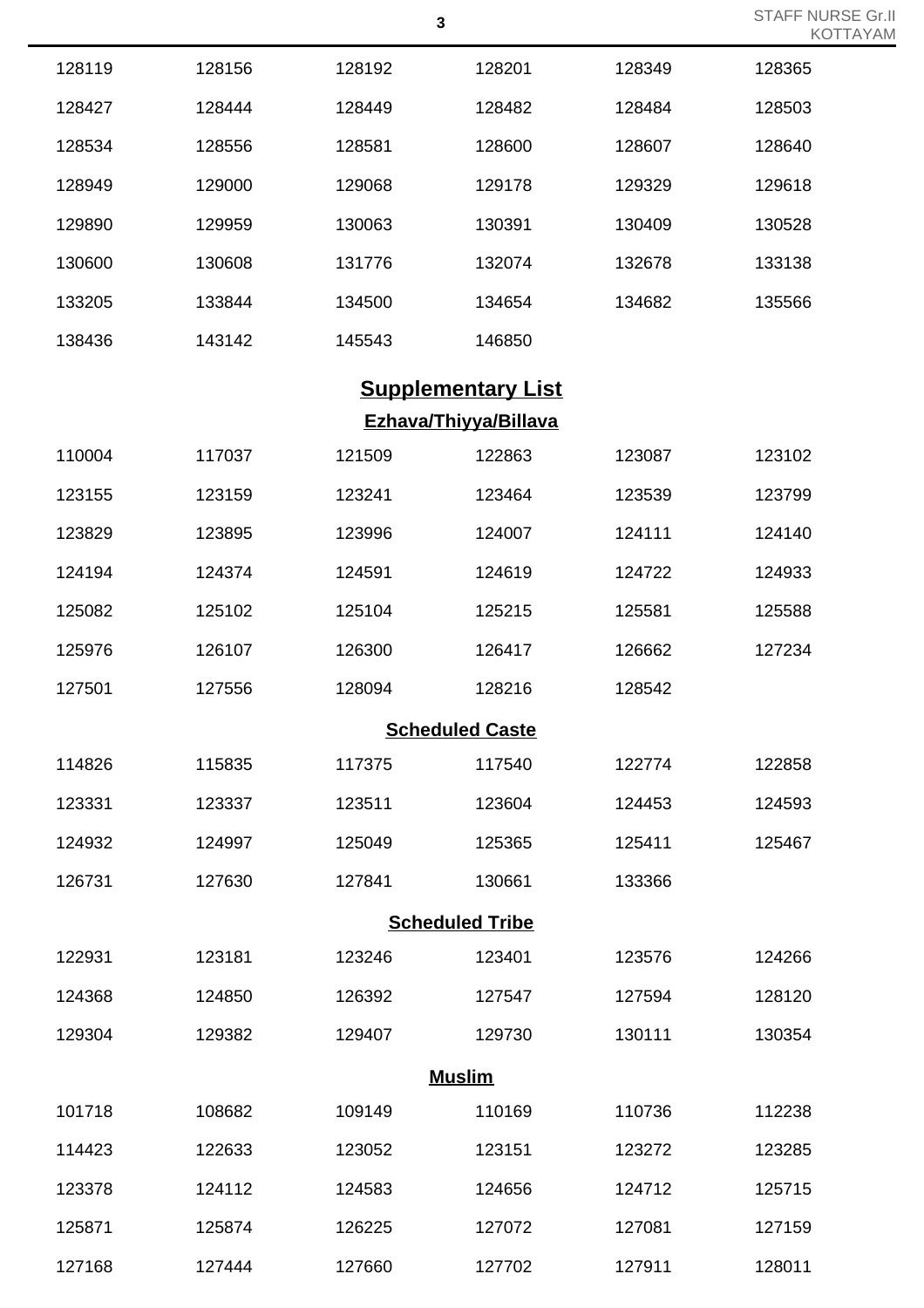|              |              |        | 4                                               |                                                                | STAFF NURSE GITH<br><b>KOTTAYAM</b> |
|--------------|--------------|--------|-------------------------------------------------|----------------------------------------------------------------|-------------------------------------|
| 128478       | 129827       | 130007 | 130011                                          | 130068                                                         |                                     |
|              |              |        | <b>Latin Catholics/A.I</b>                      |                                                                |                                     |
| 109403       | 110148       | 111131 | 111595                                          | 112116                                                         | 117928                              |
| 119692       | 120571       | 121342 | 122315                                          | 126861                                                         | 127631                              |
|              |              |        | <b>OBC</b>                                      |                                                                |                                     |
| 122988       | 123815       | 124087 | 124235                                          | 125239                                                         | 125646                              |
| 125994       | 126468       | 126684 | 127213                                          | 127765                                                         | 128405                              |
|              |              |        | <b>Viswakarma</b>                               |                                                                |                                     |
| 115746       | 122670       | 123472 | 125583                                          | 125828                                                         | 125915                              |
| 126194       | 126995       | 128273 | 128343                                          | 129531                                                         |                                     |
|              |              |        | <b>SIUC Nadar</b>                               |                                                                |                                     |
| 100293       | 101712       | 102911 | 103128                                          | 106221                                                         |                                     |
|              |              |        | <b>Scheduled Caste Converts to Christianity</b> |                                                                |                                     |
| 108062       | 118281       | 125863 | 126367                                          | 126474                                                         | 127609                              |
| 128597       |              |        |                                                 |                                                                |                                     |
|              |              |        | <b>Dheevara</b>                                 |                                                                |                                     |
| 122783       | 123708       | 123821 | 125564                                          | 127306                                                         |                                     |
|              |              |        | <b>Hindu Nadar</b>                              |                                                                |                                     |
| 102388       | 106921       | 113709 | 122635                                          | 124204                                                         |                                     |
|              |              |        |                                                 | <b>List of Differently Abled Candidates for 3% Reservation</b> |                                     |
|              |              |        | <b>Low Vision</b>                               |                                                                |                                     |
|              |              |        | Not Eligible                                    |                                                                |                                     |
|              |              |        | <b>Hearing Impairment</b>                       |                                                                |                                     |
| 124371 DA-HI | 128171 DA-HI |        |                                                 |                                                                |                                     |

STAFF NURSE Gr.II

**Locomotor Disability / Cerebral Palsy**

128172 **DA-LD/CP**